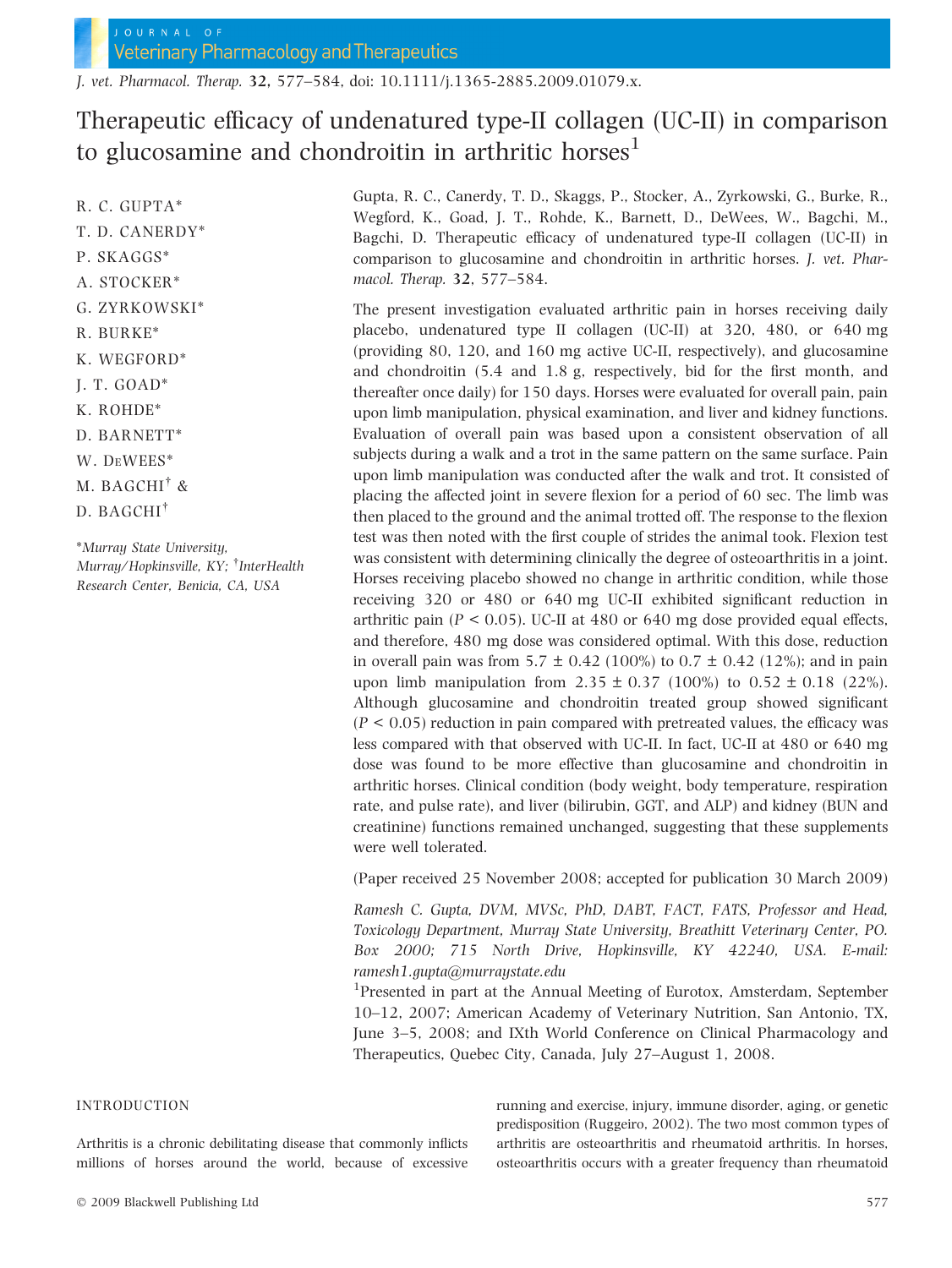arthritis or any other form of joint disease, like in humans and dogs. Osteoarthritis is an inflammatory joint disease, which is characterized by degeneration of the cartilage, hypertrophy of bone at the margins, and changes in the synovial membrane and fluid, which eventually leads to pain and stiffness of joints (Goldring, 2000; Bellamy et al., 2001). This disease can wear down cartilage in a joint to the point that bone rubs against bone, resulting in loss of cartilage, and, in severe cases, cartilage fragments can break off and irritate muscles with pain that are adjacent to the bone. Chronic joint inflammation usually results in progressive joint destruction, deformity, and loss of function (van Roon et al., 2001).

Current therapy of arthritis relies upon nonsteroidal antiinflammatory drugs (NSAIDs) alone or in combination with some other pain killers. Present treatments aim at alleviating pain, control inflammation, and preserve ability to perform daily functions. NSAIDs, which are cyclooxygenase (COX) inhibitors, alleviate pain, but do not eliminate signs and symptoms of active disease. In general, COX-II inhibitors (such as rofecoxib, celecoxib, carprofen, and deracoxib) are considered safer than nonspecific COX inhibitors (such as aspirin and ibuprofen). In the recent past, chronic use of COX-II inhibitors has been attributed to various side effects, including gastrointestinal (GI) ulceration and bleeding, and hepatic, renal and cardiovascular complications (Richardson, 1991; PDR, 2006; Infante & Lahita, 2000; Matteson, 2000; Schuna & Megeff, 2000; Matheson & Figgilt, 2001; Lamarque, 2004; Solomon et al., 2004; Muhlfeld & Floege, 2005). To our knowledge, such side effects have not been reported in horses.

Presently, nutraceuticals are also used to ease the pain and discomfort of arthritis in both humans and animals, including horses (Trumble, 2005; Clegg et al., 2006; Bruyere & Reginster, 2007; Morva, 2007). These products are commonly used in horses because they are administered orally, well tolerated and considered safe. Nutraceuticals are defined as functional foods, natural products, or parts of food that provide medicinal, therapeutic, or health benefits, including the prevention or treatment of disease. The present investigation utilized three supplements (UC-II, glucosamine, and chondroitin), and their brief description is provided here. Glycosylated undenatured type-II collagen (UC-II) is derived from chicken sternum and prepared under good manufacturing practices (GMPs), using low temperature, which preserves its undenatured form and ensures intact biological activity with active epitopes. Glucosamine, extracted from crab, lobster, or shrimp shells, is an aminomonosaccharide precursor of the disaccharide unit of glycosaminoglycan, which is the building block of proteoglycans, the ground substance of cartilage (Paroli et al., 1991). Chondroitin sulfate, extracted from animal cartilage, such as tracheas and shark cartilage, is a part of a large protein molecule (proteoglycan) that gives cartilage elasticity.

Currently, glucosamine and chondroitin are the two most commonly used nutraceuticals in humans as well as in animals (including dogs, cats, and horses), to alleviate pain associated with arthritis (Dechant et al., 2005; Trumble, 2005). However, based on recent randomized controlled trials and meta-analysis, these supplements have shown only small-to-moderate symptomatic efficacy in human osteoarthritis (Bruyere & Reginster, 2007), although, this finding is still debated (Clegg et al., 2006; Rozendaal et al., 2008). In our recent studies conducted in dogs, daily administration of UC-II at 40 mg (providing 10 mg active UC-II, respectively) daily dose for 120 days markedly reduced arthritic pain (DeParle et al., 2005; D'Altilio et al., 2007). Furthermore, our follow up studies also demonstrated that UC-II (40 mg daily dose) in combination with other nutraceuticals (glucosamine plus chondroitin) markedly reduced the signs associated with arthritis in dogs, and thereby, tremendously improved daily activity, as climbing stairs and walking exercise. In a number of in vivo and in vitro investigations, glucosamine and chondroitin have been found very effective against osteoarthritis in horses (Fenton et al., 2000, 2002; Dechant et al., 2005; Neil et al., 2005; Trumble, 2005). In brief, these studies suggested that the combination of glucosamine and chondroitin appears to be more effective in preventing or treating osteoarthritis in horses than either product alone.

The present investigation was therefore undertaken with two specific objectives: (i) to determine if daily administration of active UC-II, or glucosamine plus chondroitin, can alleviate the signs and symptoms of arthritis in horses and (ii) to determine if these supplements are well tolerated and safe to administer for the long term in arthritic horses.

## MATERIALS AND METHODS

#### Animals

All horses used in this investigation were diagnosed with osteoarthritis at the level of moderate severity. They were placed at the equine center of Murray State University. During the entire course of investigation, these horses were under the supervision of licensed veterinarians. The protocol of the present investigation for using arthritic horses and their treatment was in compliance with the Murray State University Animal Use and Care Guidelines. All animals were used routinely in their daily workout schedule (riding classes). They were lodged into the amount of time for daily workouts and rest periods. All animals had the same workout protocol and rest time.

#### Criteria for inclusion into the study

From a large pool of horses located at the Murray State University Equine Center, candidates were chosen based upon outward visual signs of lameness. Once the lame candidates were identified, the animals with evidence of osteoarthritis based upon physical examination by two licensed veterinarians (Dr. Terry D. Canerdy and Dr. William DeWees) were included in the study. Evidence of osteoarthritis includes joint effusion in one or more joints of the limbs, reduced joint flexibility, crepitation of the joint on manipulation, and an increase in lameness upon flexion of the affected joint.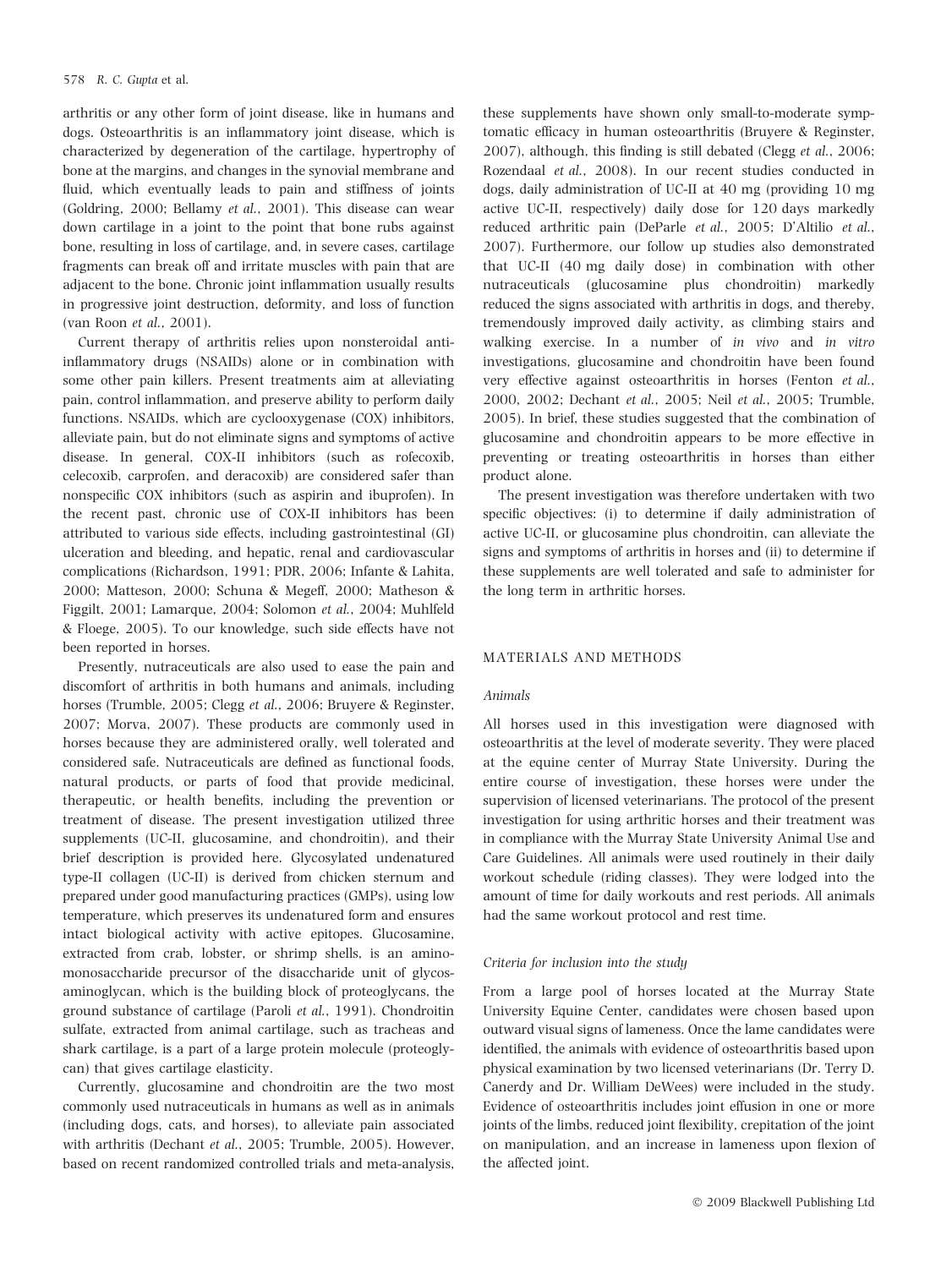### Supplements

Glycosylated undenatured type-II collagen (UC-II), in the form of capsules as a dietary supplement, was provided by InterHealth Nutraceuticals, Inc. (Benicia, CA, USA). Similar to our previous studies conducted in dogs, in the present investigation, the undenatured form of glycosylated type-II collagen was used, as this form of UC-II is found to be significantly more effective than denatured type-II collagen against arthritis (Nagler-Anderson et al., 1986; Bagchi et al., 2002). It should be noted that undenatured type-II collagen can be denatured (hydrolyzed) by chemical or high-temperature, altering its molecular structure and integrity, and denatured collagen does not have active epitopes rendering it inactive. Cosequin equine powder concentrate (glucosamine and chondroitin) was purchased from Nutramax (Edgewood, MD, USA).

## Experimental design and animal treatment

The present investigation was conducted on moderately osteoarthritic horses. In preliminary dose-dependent studies, horses received UC-II at 80 or 160 mg (providing 20 and 40 mg active UC-II, respectively) daily dose for a period of 150 days. Based on this pilot dose-dependent study, the final investigation was carried out on five groups of horses ( $n = 5-6$ ) receiving placebo, UC-II (higher doses), or glucosamine in combination with chondroitin daily for 150 days. Group-I horses received placebo. Horses in Group-II, -III, and -IV received UC-II at 320, 480, and 640 mg (providing 80, 120, and 160 mg active UC-II, respectively), accordingly. Group-V horses received glucosamine and chondroitin  $(5.4 \text{ and } 1.8 \text{ g/day})$ , respectively, bid for the first month, and once daily thereafter). Treatment in all five groups was given daily (in the form of capsules administered orally in a handful of grain) for a period of 5 months. While rationale for selection of doses of UC-II was based on preliminary studies, doses of glucosamine and chondroitin were based on the product information provided on the insert along with Cosequin (Nutramax).

### Pain assessment

The horses were evaluated for overall pain and pain after limb manipulation, on a monthly basis for a period of 150 days. Overall pain evaluation was based upon a consistent observation of all subjects when the animal was at a walk and a trot. All subjects were moved in the same pattern on the same surface consistently. Gross pain measurement was done and recorded during the horses movement trials.

Pain upon limb manipulation was conducted after the walk and trot. It consisted of placing the affected joint in severe flexion for a period of 60 sec. The limb was then placed to the ground and the animal trotted off. The response to the flexion test was then noted with the first couple of strides the animal took. Flexion test was consistent with determining clinically the degree of osteoarthritis in a joint. With an increase in osteophytes, the animal has a degree of discomfort on movement of the limb

following flexion. Flexion tests are commonly used in the equine industry in determining the severity of a joint abnormality.

#### Scale used in pain measurement

The 0–10 global pain assessment was a scale used because it provided a broad range of scale for pain. This scale was consistently used throughout the investigation. In brief, 0, no pain; 5, moderate pain; and 10, severe and constant pain. To our knowledge, a universal scale does not exist to assess the pain.

For pain upon limb manipulation, results were graded on a scale of 0–4: 0, no pain, 1, mild pain; 2, moderate pain; 3, severe pain; and 4, severe and constant pain. The 0–4 scale was taken from the American Association of Equine Practitioners (AAEP) scorecard on lameness. They actually have 0–5, but category 5 was dropped because it indicates inability of an animal to move. None of our subjects fit this category and therefore it was not used.

#### Physical examination

Body weights and physical evaluation were also determined on a monthly basis for 150 days. On a monthly basis horses were evaluated for body weight, body temperature, and pulse rate.

## Biochemical assays

Blood samples were collected by jugular venipuncture using 20-gauge needles and 12-cc syringes. Serum was separated in a marble top tube (without anticoagulant) and transferred into plastic snap-top tubes. Serum samples were frozen immediately and kept at  $-80$  °C until analyzed for bilirubin, GGT, ALP, blood urea nitrogen (BUN) and creatinine, using Beckman Coulter CX5-PRO Synchron Clinical System (Fullerton, CA, USA). Bilirubin, GGT, and ALP were used as markers of liver function, and BUN and creatinine were used as markers of renal function.

### Statistical analysis

The data of body weight in Table 1, serum chemistry in Table 2, and pain measurement in Figs 1 & 2, are presented as means ± SEM. Statistical significance of differences was determined by ANOVA coupled with Tukey–Kramer test using the NCSS 2000 Statistical Software for Windows (Kaysville, UT, USA). Groups were compared using Duncan's Multiple-Comparison Test. Differences with  $P < 0.05$  were considered statistically significant.

### RESULTS

Horses used in this investigation were diagnosed with osteoarthritis at a moderate severity. They exhibited some of the common symptoms, such as difficulty during walking, stiffness after periods of inactivity, swelling/tenderness in one or more joints, steady pain in joints, and lameness.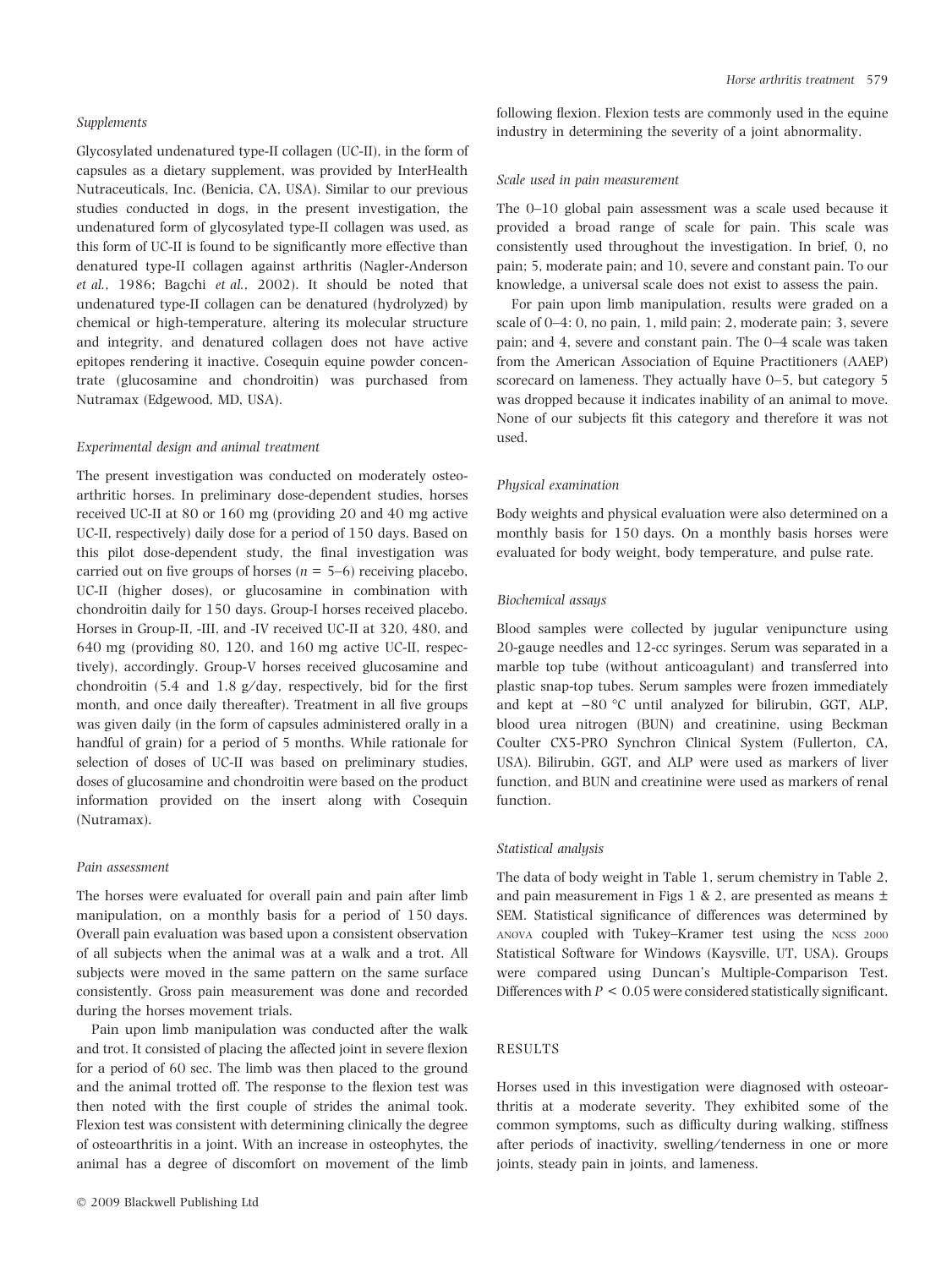Table 1. Effect of UC-II or Glucosamine plus Chondroitin on body weight (lbs) of horses

| Day      | Group-I placebo     | Group-II $320$ mg UC-II | Group-III 480 mg UC-II | Group-IV 640 mg UC-II | Group-V Gluc. + Chon. |  |
|----------|---------------------|-------------------------|------------------------|-----------------------|-----------------------|--|
| $\theta$ | $1161 \pm 40 (100)$ | $1080 \pm 18$ (100)     | $1150 \pm 59$ (100)    | $1190 \pm 48$ (100)   | $1195 \pm 30(100)$    |  |
| 30       | $1172 \pm 16$ (101) | $1070 \pm 23(99)$       | $1147 \pm 58$ (100)    | $1200 \pm 45$ (101)   | $1204 \pm 27$ (101)   |  |
| 60       | $1151 \pm 48(99)$   | $1066 \pm 22 (99)$      | $1127 \pm 53(98)$      | $1164 \pm 49$ (98)    | $1178 \pm 33(99)$     |  |
| 90       | $1131 \pm 43(98)$   | $1068 \pm 21(99)$       | $1137 \pm 56(99)$      | $1178 \pm 42(99)$     | $1185 \pm 34(99)$     |  |
| 120      | $1053 \pm 28$ (90)  | $1069 \pm 17(99)$       | $1150 \pm 66$ (100)    | $1203 \pm 47$ (101)   | $1190 \pm 31 (100)$   |  |
| 150      | $1080 \pm 39(93)$   | $1082 \pm 23$ (100)     | $1102 \pm 59(96)$      | $1167 \pm 33(98)$     | $1195 \pm 49$ (100)   |  |

Values are means  $\pm$  SEM ( $n = 5-7$ ). No significant change in body weight ( $P > 0.05$ ). Numbers in parentheses are percent changes compared with values of day 0 (100%).

Table 2. Effects of UC-II or glucosamine plus chondroitin on markers of liver and renal functions in serum of horses

|                      | Group                      | Days             |                  |                  |                  |                  |                  |
|----------------------|----------------------------|------------------|------------------|------------------|------------------|------------------|------------------|
| Parameters           |                            | $\boldsymbol{0}$ | 30               | 60               | 90               | 120              | 150              |
| $BIL$ (mg/dL)        | Ι                          | $1.18 \pm 0.12$  | $1.24 \pm 0.12$  | $1.22 \pm 0.17$  | $1.34 \pm 0.19$  | $1.22 \pm 0.16$  | $1.34 \pm 0.11$  |
|                      | $\mathop{\rm II}\nolimits$ | $1.33 \pm 0.10$  | $1.60 \pm 0.06$  | $1.70 \pm 0.04$  | $1.30 \pm 0.09$  | $1.30 \pm 0.03$  | $1.20 \pm 0.10$  |
|                      | Ш                          | $0.98 \pm 0.13$  | $1.05 \pm 0.13$  | $1.05 \pm 0.09$  | $1.15 \pm 0.19$  | $1.63 \pm 0.27$  | $1.17 \pm 0.14$  |
|                      | IV                         | $0.93 \pm 0.14$  | $0.77 \pm 0.12$  | $1.05 \pm 0.12$  | $1.04 \pm 0.12$  | $1.30 \pm 0.16$  | $0.93 \pm 0.10$  |
|                      | V                          | $1.87 \pm 0.35$  | $1.84 \pm 0.43$  | $1.76 \pm 0.27$  | $1.87 \pm 0.37$  | $2.07 \pm 0.36$  | $2.22 \pm 0.48$  |
| $GGT$ (IU/L)         | Ι                          | $12.4 \pm 2.01$  | $11.4 \pm 1.21$  | $11.2 \pm 1.68$  | $11.2 \pm 1.39$  | $11.8 \pm 1.59$  | $13.4 \pm 1.21$  |
|                      | $\mathbf{I}$               | $17.5 \pm 9.51$  | $15.4 \pm 5.42$  | $14.8 \pm 4.82$  | $15.3 \pm 8.46$  | $15.1 \pm 11.32$ | $14.5 \pm 7.90$  |
|                      | Ш                          | $14.2 \pm 1.99$  | $16.2 \pm 1.90$  | $13.0 \pm 1.51$  | $11.5 \pm 1.06$  | $12.7 \pm 1.28$  | $12.8 \pm 1.35$  |
|                      | IV                         | $14.8 \pm 0.79$  | $16.0 \pm 0.52$  | $13.1 \pm 0.17$  | $13.0 \pm 0.58$  | $14.5 \pm 0.99$  | $16.6 \pm 1.50$  |
|                      | V                          | $12.0 \pm 0.69$  | $11.7 \pm 0.70$  | $11.5 \pm 1.31$  | $12.1 \pm 0.73$  | $13.1 \pm 0.37$  | $12.1 \pm 0.65$  |
| ALP $(IU/L)$         | I                          | $95.2 \pm 9.61$  | $90.2 \pm 7.09$  | $86.4 \pm 7.42$  | $94.2 \pm 10.18$ | $97.8 \pm 14.65$ | $95.4 \pm 10.17$ |
|                      | $\rm II$                   | $79.4 \pm 17.91$ | $58.1 \pm 22.97$ | $81.3 \pm 15.53$ | $87.8 \pm 19.38$ | $84.3 \pm 22.66$ | $84.5 \pm 30.80$ |
|                      | Ш                          | $84.3 \pm 8.50$  | $73.2 \pm 5.77$  | $76.7 \pm 5.71$  | $74.7 \pm 9.43$  | $85.7 \pm 12.46$ | $88.3 \pm 9.96$  |
|                      | IV                         | $81.5 \pm 3.33$  | $68.5 \pm 2.84$  | $75.5 \pm 3.23$  | $72.8 \pm 3.97$  | $77.8 \pm 3.66$  | $97.5 \pm 4.61$  |
|                      | V                          | $82.6 \pm 7.65$  | $77.7 \pm 3.98$  | $62.6 \pm 6.10$  | $71.4 \pm 4.50$  | $75.2 \pm 5.50$  | $66.5 \pm 7.70$  |
| $BUN$ (mg/dL)        | Ι                          | $16.4 \pm 0.87$  | $13.6 \pm 0.50$  | $14.0 \pm 0.89$  | $16.4 \pm 1.21$  | $15.2 \pm 1.43$  | $18.0 \pm 1.34$  |
|                      | $\rm II$                   | $17.7 \pm 1.19$  | $17.9 \pm 1.12$  | $17.3 \pm 1.08$  | $15.3 \pm 1.19$  | $15.1 \pm 1.62$  | $14.8 \pm 2.00$  |
|                      | Ш                          | $17.3 \pm 1.50$  | $17.1 \pm 0.83$  | $16.0 \pm 0.86$  | $15.8 \pm 0.70$  | $16.3 \pm 1.23$  | $18.8 \pm 1.14$  |
|                      | IV                         | $18.7 \pm 0.88$  | $14.2 \pm 0.87$  | $17.3 \pm 0.91$  | $19.0 \pm 1.13$  | $18.5 \pm 0.43$  | $18.8 \pm 1.49$  |
|                      | V                          | $18.5 \pm 0.50$  | $19.3 \pm 0.92$  | $18.9 \pm 0.99$  | $16.6 \pm 1.74$  | $18.0 \pm 1.46$  | $17.2 \pm 1.32$  |
| Creatinine $(mg/dL)$ | I                          | $1.64 \pm 0.08$  | $1.58 \pm 0.19$  | $1.66 \pm 0.08$  | $1.46 \pm 0.12$  | $1.44 \pm 0.14$  | $1.66 \pm 0.15$  |
|                      | $\rm II$                   | $1.50 \pm 0.07$  | $1.56 \pm 0.07$  | $1.51 \pm 0.05$  | $1.47 \pm 0.07$  | $1.50 \pm 0.07$  | $1.35 \pm 0.07$  |
|                      | Ш                          | $1.42 \pm 0.06$  | $1.43 \pm 0.06$  | $1.58 \pm 0.12$  | $1.33 \pm 0.07$  | $1.45 \pm 0.04$  | $1.48 \pm 0.16$  |
|                      | IV                         | $1.52 \pm 0.06$  | $1.48 \pm 0.06$  | $1.48 \pm 0.05$  | $1.30 \pm 0.05$  | $1.33 \pm 0.02$  | $1.30 \pm 0.08$  |
|                      | V                          | $1.43 \pm 0.18$  | $1.64 \pm 0.19$  | $1.39 \pm 0.18$  | $1.53 \pm 0.17$  | $1.50 \pm 0.15$  | $1.60 \pm 0.23$  |

Values are means  $\pm$  SEM ( $n = 5-7$ ). No significant change in any parameter ( $P > 0.0.5$ ).

All horses were grossly and physically examined and flexed for lameness on a monthly basis for a period of 150 days. UC-II at a 320, 480, or 640 mg daily dose (providing 80, 120, or 160 mg active UC-II, respectively) provided significant reductions in arthritic pain by 60 days of treatment (Figs 1 & 2). In fact, with higher daily dose of UC-II (480 or 640 mg), significant reduction in overall pain was observed as early as after 30 days of treatment. With UC-II (320 or 480 or 640 mg), horses showed maximal pain reduction by 150 days of treatment (overall pain reduction, 79%, 88%, and 91%, respectively; and pain after limb manipulation, 71%, 78%, and 80%, respectively). After 5 months of UC-II treatment, the horses became very active, and performed normally in their daily activities.

Horses receiving glucosamine (5.4 g) plus chondroitin (1.8 g), bid for the first 30 days, and once daily, thereafter for the next 120 days showed significant decrease in pain after 60 days of treatment (reduction in overall pain, 36%; and reduction in pain after limb manipulation, 31%). Maximal pain reduction was noted after 150 days of treatment (overall pain, 68%; and pain after limb manipulation, 69%). On comparison, the UC-II (480 or 640 mg daily dose) was found to be approximately twice as effective as glucosamine plus chondroitin, based on pain after limb manipulation on day 90.

None of the horses in any group showed any adverse effects on body weight (Table 1), hepatic (bilirubin, GGT, and ALP) or renal (BUN and creatinine) function markers (Table 2), or body temperature, pulse rate, and respiration rate (data not shown), suggesting that these supplements are well tolerated by arthritic horses and safe to administer for a long term.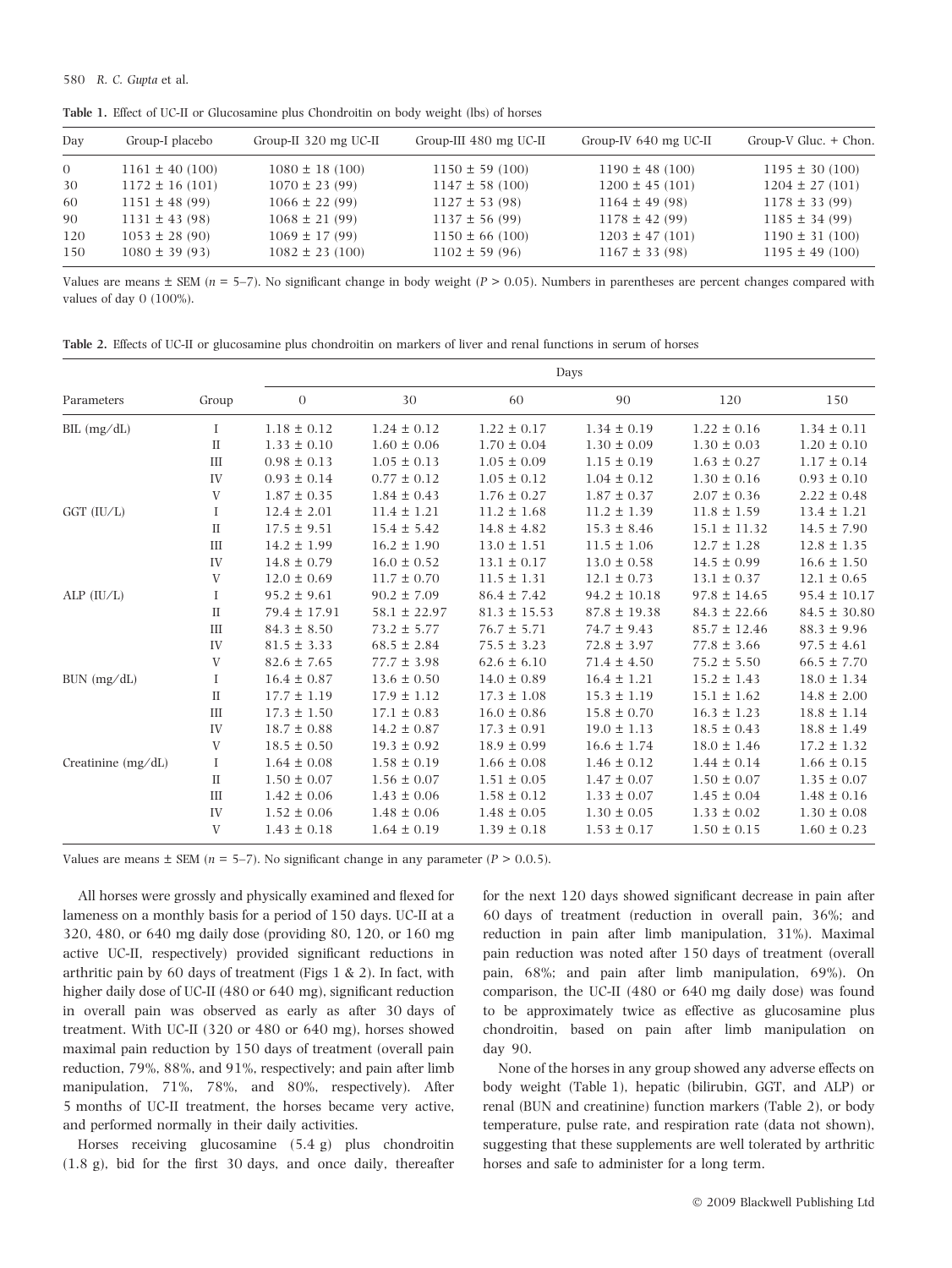Fig. 1. On a monthly basis, overall pain in horses was measured as a general gross observation and graded on a scale of 0–10: 0, no pain; 5, moderate pain; and 10, severe and constant pain. Values are mean ± SEM  $(n = 5-7)$ . \* = Indicates significant difference between the values of day 0 and posttreatment ( $P < 0.05$ ).

Fig. 2. On a monthly basis, pain upon limb manipulation was evaluated by animal's pain during the flexion of all four limbs for a min. then jogged after each leg was flexed. Results were graded on a scale of 0–4: 0, no pain; 1, mild pain; 2, moderate pain; 3, severe pain; and 4, severe and constant pain. Values are mean  $\pm$  SEM ( $n = 5-7$ ). \*Significant difference between the values of day 0 and posttreatment ( $P < 0.05$ ). \*\*Significant difference between the values of UC-II-treated and glucosamine plus chondroitin-treated horses  $(P < 0.05)$ .

## DISCUSSION

The present investigation evaluated therapeutic efficacy, tolerability, and safety of glycosylated undenatured type II collagen (UC-II) and glucosamine and chondroitin in moderately arthritic horses, following a long term of their use. The present findings revealed that the therapy with UC-II at 320 or 480 or 640 mg daily dose for a period of 5 months provided significant improvement in ameliorating the overall pain and pain after limb manipulation in arthritic horses. Although significant antiarthritic effects were noted after 60–90 days, the maximal physical improvements were observed after 150 days of treatment and the horses were more playful and active (Figs 1 & 2). This suggests that prolonged treatment with these supplements leads to better therapeutic results. Based on this study, it appears that 480 mg daily dose of UC-II provides the best results, as at further higher dose (640 mg providing 160 mg active UC-II), UC-II offered therapeutic efficacy no greater than that observed with 480 mg daily dose.

Like previous studies conducted in two monogastric species, humans (Nagler-Anderson et al., 1986; Trentham et al., 1993, 2001; Barnett et al., 1996, 1998; Sieper et al., 1996; Trentham, 1998) and dogs (DeParle et al., 2005; D'Altilio et al., 2007), in the horses, we used the undenatured form of UC-II. This form of collagen with triple helix structure and active epitopes is found to be significantly more effective than denatured form against





Overall pain

**ESSI Placebo**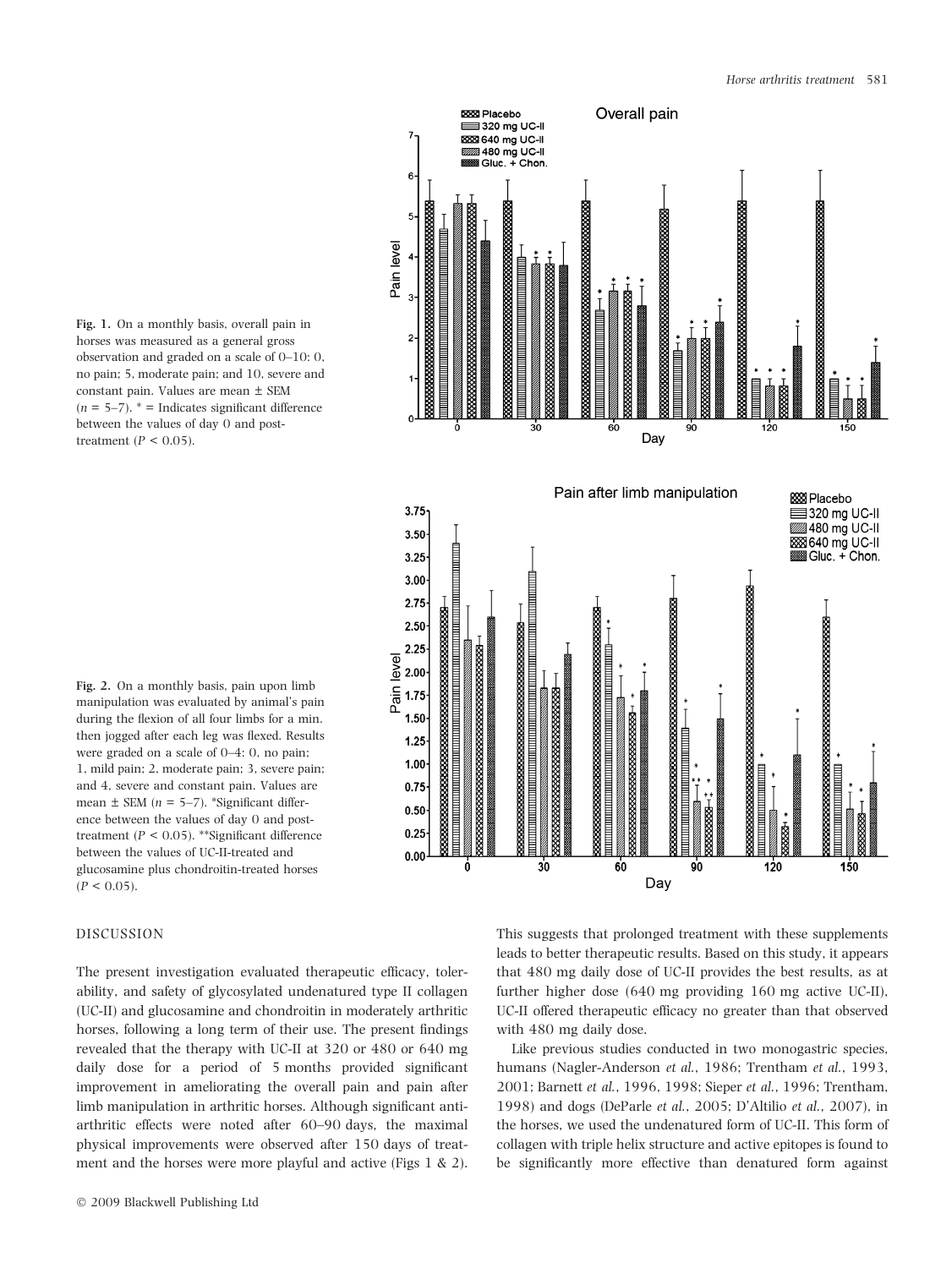arthritis (Nagler-Anderson et al., 1986; Bagchi et al., 2002). In none of the species has UC-II been found to produce any adverse effects (Bagchi et al., 2002; D'Altilio et al., 2007), which demonstrated that once UC-II is ingested, stomach acids and enzymes perform a partial digestion of the collagen matrix, resulting in chains of soluble collagen molecules of varying length, containing biologically active epitopes. These structurally precise natural epitopes in UC-II interact with Peyer's Patches and trigger the complex series of immunological events that, in case of rheumatoid arthritis, down-regulates the body's out-ofcontrol autoimmune response (Fig. 3) (Trentham et al., 2001; Bagchi et al., 2002). In the case of osteoarthritis, which is often characterized by a subclinical immune disorder and a vicious cycle of inflammatory events, UC-II can promote a significant reduction in inflammation (Bagchi et al., 2002). UC-II functions through a process of oral tolerization that takes place in the small intestine where the food is absorbed. Through a complex series of immunological events, patches of lymphoid tissue (Peyer's Patches) surrounding the small intestine, screen incoming compounds and serve as a 'switch' to turn the body's immune response to foreign substances on or off, depending upon the substance. In dogs and humans, a small amount of undenatured UC-II (10 mg active UC-II⁄ day) taken orally has been shown to turn off the immune response targeted at type-II collagen in joint cartilage, and no adverse effects have been noted (Trentham et al., 1993, 2001; Trentham, 1998; DeParle et al., 2005). This immunization process helps the body to differentiate between elements that are foreign invaders to the body and those that are nutrients and are good for the body (Weiner, 1997; Trentham, 1998). UC-II stops the immune system from attacking and damaging its own joint cartilage, thereby improving joint mobility and flexibility (Trentham et al., 1993; Trentham, 1998; Bagchi et al., 2002). Type-II collagen is one of the primary connective tissues of the body, providing flexibility and support to bone joints. As UC-II is found to be as equally effective in horses, as reported earlier in humans and dogs, and it is presumed that the mechanisms described for humans and dogs may also hold true for horses. Although the precise biochemical mechanism involved in UC-II- induced pharmacological anti-arthritic effects in humans, dogs or horses, is not clearly established.

Glucosamine and chondroitin (5.4 and 1.8 g, respectively, bid for the first 30 days, and once daily for the next 120 days) significantly reduced arthritic pain by 60 days of treatment (Figs 2 & 3), but maximal pain reduction was observed after 150 days (68% in overall pain and 69% in pain after limb manipulation). Recently, a number of in vivo and in vitro studies support the use of glucosamine and chondroitin in arthritic horses (Fenton et al., 2000, 2002; Dechant et al., 2005; Neil et al., 2005; Trumble, 2005). Unlike UC-II, glucosamine relieves pain by enhancing proteoglycan synthesis, which is impaired in osteoarthritic cartilage (Hougee et al., 2006). Chondroitin sulfate aids in keeping cartilage tissue from dehydrating and assists in cushioning impact stress and reducing joint pain. Chondroitin sulfate is also believed to block certain enzymes that result in the breakdown of cartilage. In an in vitro study, Dechant et al. (2005) demonstrated that glucosamine plus chondroitin: (i) reduced total glycosaminoglycan degradation, which is involved in osteoarthritis and (ii) have no detrimental effects on cartilage metabolism. Furthermore, from a series of in vitro studies, Fenton et al. (2000, 2002) revealed that glucosamine can prevent experimentally induced cartilage degradation, and therefore support the use of this product in prevention or treatment of cartilage loss in arthritic horses. In a recent in vivo study, glucosamine and chondroitin ameliorated arthritic pain in dogs, but comparatively UC-II was significantly more effective. Similarly, in horses UC-II (480 or 640 mg daily dose) was found to be more effective compared with glucosamine and chondroitin based upon limb manipulation on 90 days of treatment.



Fig. 3. Mechanism of action of UC-II in osteoarthritis.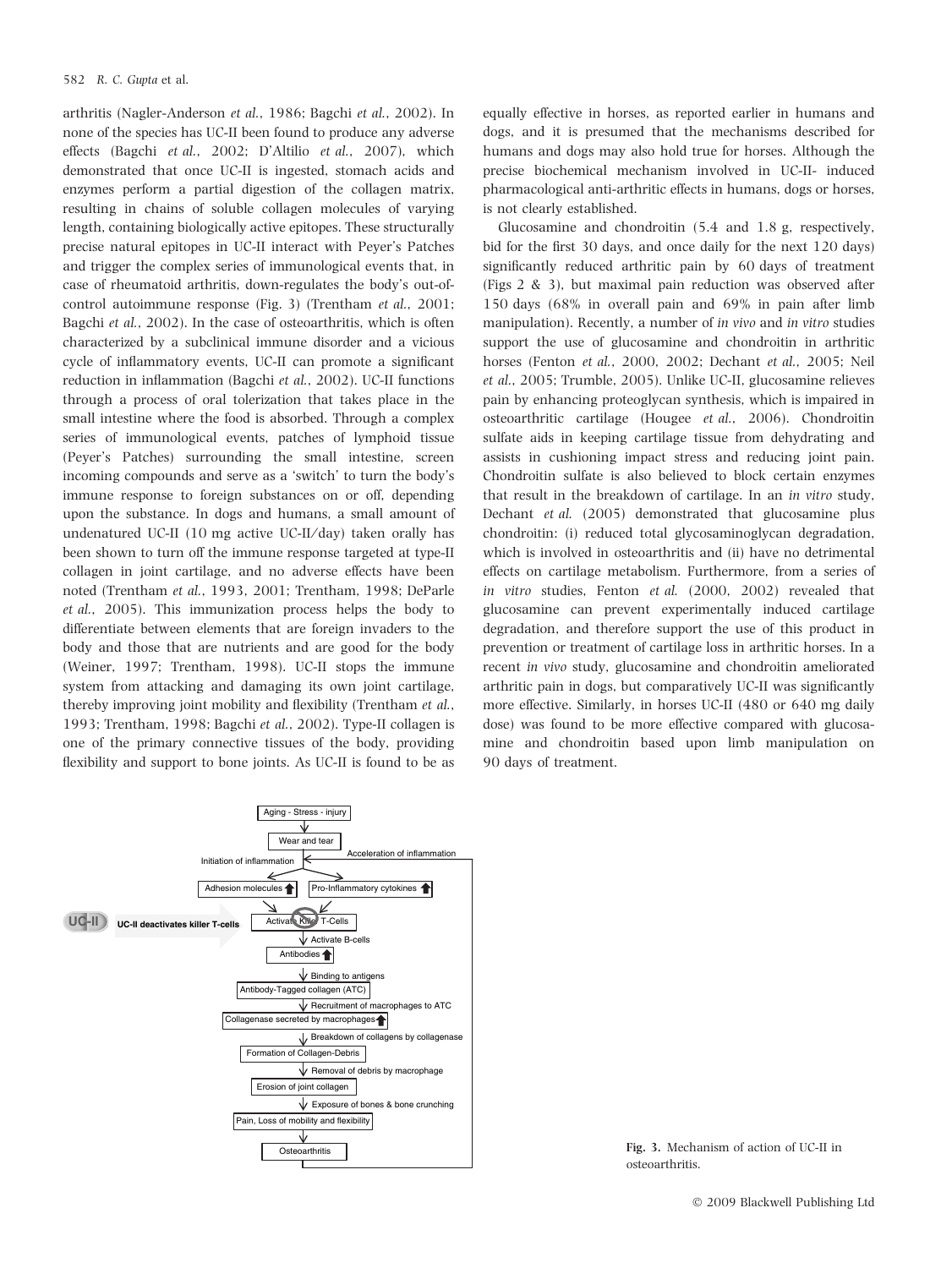In conclusion, daily administration of UC-II at varying doses (320 or 460 or 640 mg) significantly reduced the signs and symptoms of arthritis in horses. Daily administration of glucosamine plus chondroitin also provided reduction in arthritic pain, but the efficacy was less than UC-II. All three supplements were well tolerated and did not produce any adverse events.

## ACKNOWLEDGMENT

This study was supported by InterHealth Nutraceuticals Inc. (Benicia, CA, USA).

#### REFERENCES

- Bagchi, D., Misner, B., Bagchi, M., Kothari, S.C., Downs, B.W., Fafard, R.D. & Preuss, H.G. (2002) Effects of orally administered undenatured type II collagen against arthritic inflammatory diseases: a mechanistic exploration. International Journal of Clinical Pharmacology Research, 22, 101–110.
- Barnett, M.L., Combitchi, D. & Trentham, D.E. (1996) A pilot trial of oral type II collagen in the treatment of juvenile rheumatoid arthritis. Arthritis and Rheumatism, 39, 623–628.
- Barnett, M.L., Kremer, J.M., St. Clair, E.W., Clegg, D.O., Furst, D., Weisman, M., Fletcher, M.J.F., Chasan-Taber, S., Finger, E., Morales, A., Le, C.H. & Trentham, D.E. (1998) Treatment of rheumatoid arthritis with oral type II collagen: results of a multi-center, doubleblind, placebo-controlled trial. Arthritis and Rheumatism, 41, 290–297.
- Bellamy, N., Carr, A., Dougados, M., Shea, B. & Wells, G. (2001) Towards a definition of ''differences'' in osteoarthritis. Journal of Rheumatology, 28, 427–430.
- Bruyere, O. & Reginster, J.Y. (2007) Glucosamine and chondroitin sulfate as therapeutic agents for knee and hip osteoarthritis. Drugs and Aging, 24, 573–580.
- Clegg, D.O., Reda, D.J., Harris, C.L., Klein, M.A., O'Dell, J.R., Hooper, M.M., Bradley, J.D., Bingham, C.O. III, Weisman, M.H., Jackson, C.G., Lane, N.E., Cush, J.J., Moreland, L.W., Schumacher, H.R. Jr, Oddis, C.V., Wolfe, F., Molitor, J.A., Yocum, D.E., Schnitzer, T.J., Furst, D.E., Sawitzke, A.D., Shi, H., Brandt, K.D., Moskowitz, R.W. & Williams, H.J. (2006) Glucosamine, chondroitin sulfate, and the two in combination for painful knee osteoarthritis. New England Journal of Medicine, 354 (8), 795–808.
- D'Altilio, M., Peal, A., Alvey, M., Simms, C., Curtsinger, A., Gupta, R.C., Canerdy, T.D., Goad, J.T., Bagchi, M. & Bagchi, D. (2007) Therapeutic efficacy and safety of undenatured type II collagen singly or in combination with glucosamine and chondroitin in arthritic dogs. Toxicology Mechanisms and Methods, 17, 189–196.
- Dechant, J.E., Baxter, G.M., Frisble, D.D., Trotter, G.W. & McIlwraith, C.W. (2005) Effects of glucosamine hydrochloride and chondroitin sulfate, alone and in combination, on normal and interleukin-1 conditioned equine articular cartilage explants metabolism. Equine Veterinary Journal, 37, 227–231.
- DeParle, L.A., Gupta, R.C., Canerdy, T.D., Goad, J.T., D'Altilio, M., Bagchi, M. & Bagchi, D. (2005) Efficacy and safety of glycosylated undenatured type II collagen (UC-II) in therapy of arthritic dogs. Journal of Veterinary Pharmacology and Therapeutics, 28, 385–390.
- Fenton, J.I., Chlebek-Brown, K.A., Peters, T.L., Caron, J.P. & Orth, M.W. (2000) Glucosamine HCl reduces equine articular cartilage degradation in explants culture. Osteoarthritis and Cartilage, 8, 258–265.
- 

of glucosamine on interleukin-1-conditioned articular cartilage. Equine Veterinary Journal. Supplement, 34, 219–223. Goldring, M.B. (2000) Osteoarthritis and cartilage: the role of cytokines.

Fenton, J.I., Chlebek-Brown, K.A., Caron, J.P. & Orth, M.W. (2002) Effect

- Current Rheumatology Reports, 2, 459–465.
- Hougee, S., Hartog, A., Sanders, A., Graus, Y.M., Hoijer, M.A., Garssen, J., Van Den Berg, W., Van Beuningen, H.M. & Smit, H.F. (2006) Oral administration of the NADPH-oxidase inhibitor apocynin partially restores diminished cartilage proteoglycan synthesis and reduces inflammation in mice. European Journal of Pharmacology, 531, 264– 269.
- Infante, R. & Lahita, R.G. (2000) Rheumatoid arthritis: new diseasemodifying and anti-inflammatory drugs. Geriatrics, 55, 30–32.
- Lamarque, D. (2004) Safety of selective inhibitors of inducible cyclooxygenase-2 take a long period. Bulletin of Cancer, 91, S117–S124.
- Matheson, A.J. & Figgilt, D.P. (2001) Rofecoxib: a review of its use in the management of osteoarthritis, acute pain and rheumatoid arthritis. Drugs, 61, 833–865.
- Matteson, E.L. (2000) Current treatment strategies for rheumatoid arthritis. Mayo Clinic Proceedings, 75, 69–74.
- Morva, T. (2007) Glucosamine studies on horses. http: EzineArticles.com/?expert. pp. 1–3.
- Muhlfeld, A.S. & Floege, J. (2005) COX-2 inhibitor induced anuric renal failure in a previously healthy young woman. Clinical Nephrology, 63, 221–224.
- Nagler-Anderson, C., Bober, L.A., Robinson, M.E., Siskind, G.W. & Thorbecke, G.J. (1986) Suppression of type II collagen-induced arthritis by intragastric administration of soluble type II collagen. Proceedings of National Academy of Science (USA), 83, 7443–7446.
- Neil, K.M., Orth, M.W., Coussens, P.M., Chan, P.S. & Caron, J.P. (2005) Effects of glucosamine and chondroitin sulfate on mediators of osteoarthritis in cultured equine chondrocytes stimulated by use of recombinant equine interleukin-1beta. American Journal of Veterinary Research, 66, 1861–1869.
- Paroli, E., Antonilli, L. & Biffoni, M. (1991) A pharmacological approach to glycosaminoglycans. Drugs Under Experimental and Clinical Research, 18, 335–343.
- Physicians' Desk Reference (PDR) (2006), 60nd edn. Thomson, Montavale, NJ.
- Richardson, D.W. (1991) Treatment of degenerative joint disease. Veterinary Review, 11, 210–212.
- van Roon, J.A., Lafeber, F.P. & Bijlsma, J.W. (2001) Synergistic activities of interleukin-4 and interleukin-10 in suppression of inflammation and joint destruction of rheumatoid arthritis. Arthritis and Rheumatism, 44, 3–12.
- Rozendaal, R.M., Koes, B.W., van Osch, G.V., Uitterlinden, E.J., Garling, E.H., Willemsen, S.P., Zinai, A.Z., Verhaar, J.A., Weinans, H. & Bierma-Zeinstra, S.M. (2008) Effect of glucosamine sulfate on hip osteoarthritis. Annals of Internal Medicine, 148, 268–277.
- Ruggeiro, B. (2002) Arthritis in horses. Essortment. October 22, 2005. http://me.essortment.com/arthritisinho\_rfgt.htm.
- Schuna, A.A. & Megeff, C. (2000) New drugs for the treatment of rheumatoid arthritis. American Journal of Health and Systematic Pharmacology, 57, 225–234.
- Sieper, J., Kary, S., Sorenson, H., Alten, R., Effens, U., Huge, W., Hiepe, F., Kuhne, A., Listing, J., Ulbrich, N., Braun, J., Zink, A. & Mitchison, N. (1996) Oral type II collagen treatment in early rheumatoid arthritis: a double-blind, placebo-controlled, randomized trial. Arthritis Rheumatology, 39, 41–51.
- Solomon, D.H., Schneeweiss, S., Glynn, R.J., Kiota, Y., Levin, R. & Mogun, H.A.J. (2004) Relationship between selective cyclooxygenase-2 inhibitors and myocardial infarction in older adults. Circulation, 109, 2068–2073.